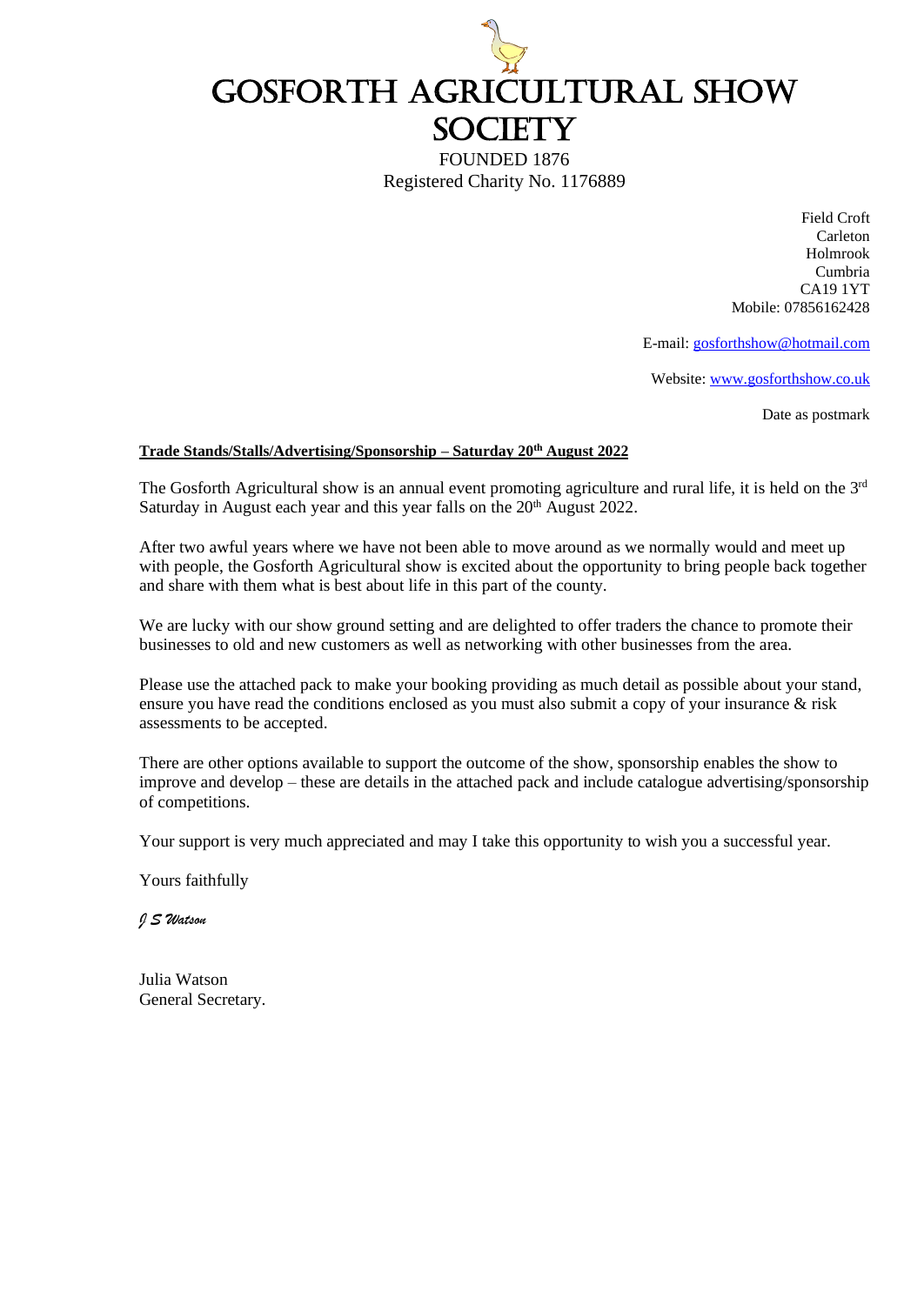

FOUNDED 1876 Registered Charity No. 1176889

#### *Secretary: Julia Watson* **Field Croft, Carleton, Holmrook, Cumbria CA19 1YT Telephone 07856162428 Email: [gosforthshow@hotmail.com](mailto:gosforthshow@hotmail.com) [www.gosforthshow.co.uk](http://www.gosforthshow.co.uk/)**

## GOSFORTH AGRICULTURAL SHOW ON SATURDAY 20th AUGUST 2022 TRADE STAND APPLICATION FORM (Please Print)

| Company Name                                              |        |             |             |  |
|-----------------------------------------------------------|--------|-------------|-------------|--|
| <b>Contact Name</b>                                       |        |             |             |  |
| <b>Contact Address</b>                                    |        |             |             |  |
|                                                           |        |             |             |  |
|                                                           |        |             |             |  |
|                                                           |        |             |             |  |
|                                                           |        |             |             |  |
| Postcode                                                  |        |             |             |  |
| Telephone/Mobile Number                                   |        |             |             |  |
| <b>Email Address</b>                                      |        |             |             |  |
| Web Address                                               |        |             |             |  |
| Number of Staff Attending                                 |        |             |             |  |
|                                                           |        |             |             |  |
| <b>Brief Description of Goods</b>                         |        |             |             |  |
| Being offered on your Stand                               |        |             |             |  |
|                                                           |        |             |             |  |
| See GDPR information below.                               |        |             |             |  |
| Signature:                                                |        |             |             |  |
| Paying by (provide date when<br>PayPal/BACs payments made |        | <b>BACs</b> |             |  |
|                                                           | PayPal |             | Cheque/Cash |  |

Trade Stand space is sold based on the frontage required for the stand, booked space must include **drawbars/tent ropes**. All spaces are 7.5m deep. Registered Charities will be charged £5 per **meter** up to 3m & £10 per **meter** thereafter. **Evidence of Charitable status must be provided**. Vehicles not within the stand space **MUST** be removed to the free car park.

Trade Stand Space (FRONTAGE) Applied for:

………………**Meter** Frontage x £10 per **Meter** = £…………………… (**Minimum 2m**)

Payment methods:

BACS (Preferred) Account: Gosforth Agricultural Show Society: 40-36-10 Account: 81602268 (\***use reference to tell us who you are**)

PayPal account: [gosforthshow@hotmail.com.](mailto:gosforthshow@hotmail.com) (\***Important: put your name/stand name in the notes**) or Cheques payable to Gosforth Agricultural Society. Completed forms can be emailed to **gosforthshow@hotmail.com** 

PLEASE REMEMBER TO RETURN YOUR APPLICATION BY

**30th July 2022**

**Trade Stand Booking Conditions**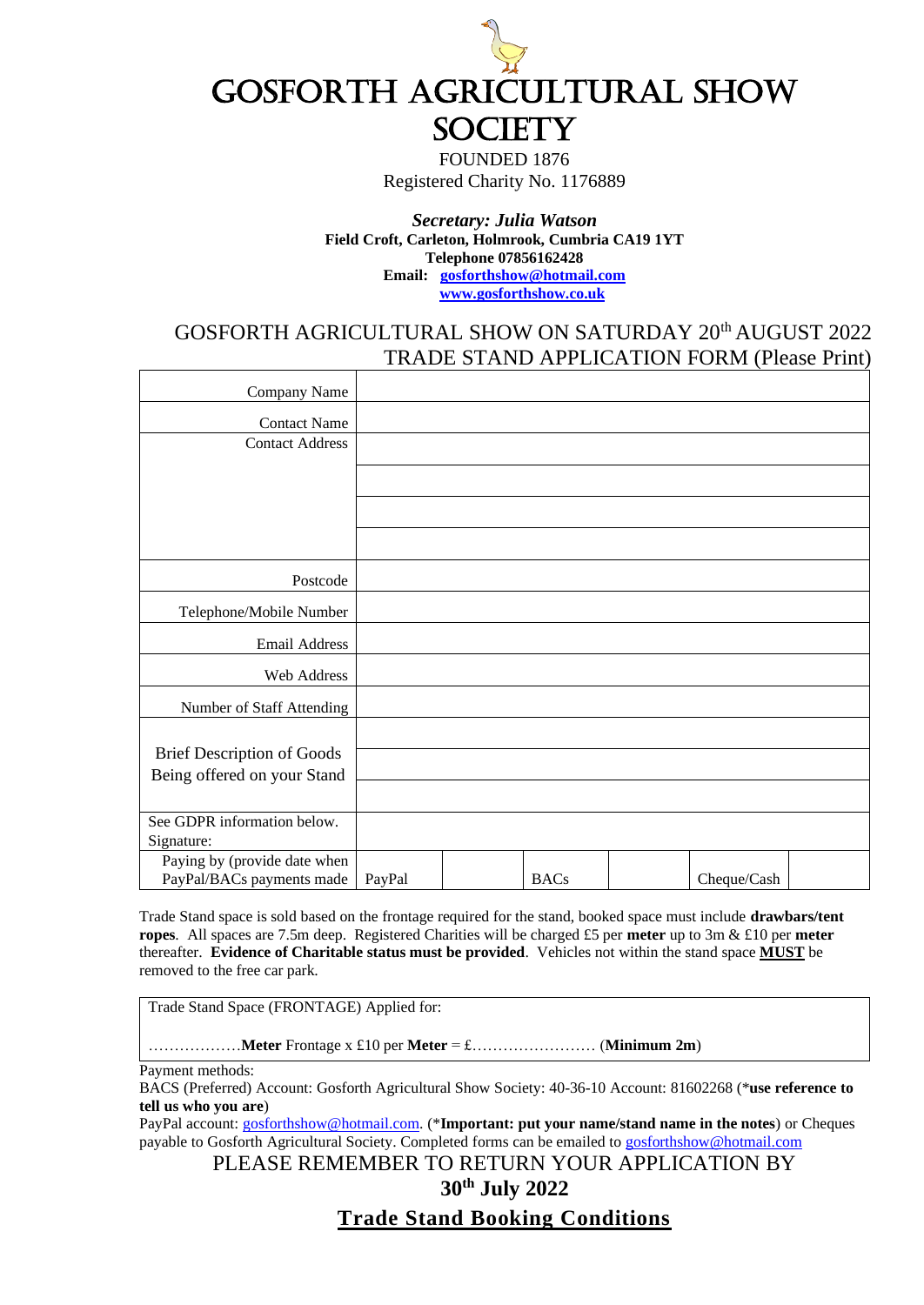

FOUNDED 1876 Registered Charity No. 1176889

### **Bookings**

Bookings of Trade Stand spaces cannot be accepted without completion of the form including signature, which must be returned to the Secretary by Saturday 30<sup>th</sup> July 2022 with **Payment**, **risk assessment and Insurance Documentation.** Where space in a particular trading type is full the application will not be accepted but will be placed on a waiting list should space become free. The committee reserves the right to refuse any application.

### **Payment**

Payment for Trade Stand must be made in full by 30<sup>th</sup> July 2022.

### **Insurance**

It is compulsory for Trade Exhibitors of all types to hold Public Liability insurance, including the appropriate policy to operate at the Gosforth Agricultural show. The Gosforth Agricultural show does not have insurance cover for Trade Exhibitors. **A copy of proof of public and employer liability cover must be sent with the application form.**

### **Health & Safety**

It is compulsory for Trade Exhibitors to have a health & safety policy in place including an up to-date Risk Assessment appropriate to operating their business. This is a requirement of the local authority. **A copy of the appropriate Risk Assessment should be included with the application form.**

### **Cancellation/Refunds**

Should it become necessary to cancel the Gosforth Agricultural show, Trade Exhibitors with reserved space will be offered the option to receive a refund on payments made, less 5% administration fee or to donate their fee. Refunds **will not** be given if exhibitor cancellation is within 14 days of the show.

### **Entrance Passes**

Entrances passes for staff/people involved with the Trade Stand will be allocated based on the size of stand, with the minimum being 2 passes.

### **Electricity**

All electrical requirements must be met by the stand holder with the use of silent generators (70 dBA or less) that meet health & safety requirements and have a current certificate of safety. Should you require assistance please contact the Secretary. Please state if using a generator.

### **Marquees**

Stand holders are to provide their own marquees/gazebos which must be erected by suitably competent people to meet safety standards.

### **Timetable**

On acceptance of your booking, you will receive access instructions and tickets approx. 3 weeks before the show, the field will be open to Trade Exhibitors from Thursday 18<sup>th</sup> August 2022. If you require access earlier then contact the Secretary to arrange.

### **General Data Protection Regulations (GDPR)**

By signing the application form, exhibitors accept that we will share your trade stand name only, this may be used in the show day catalogue and sometimes with the local press that advertises the show. Exhibitors do have the right to withdraw consent of this at any time by contacting the general secretary, [gosforthshow@hotmail.com](mailto:gosforthshow@hotmail.com) or 07856162428.

### *Applications will not be accepted without payment*

*Applications to be signed & include Risk Assessments & copy o f Insurance*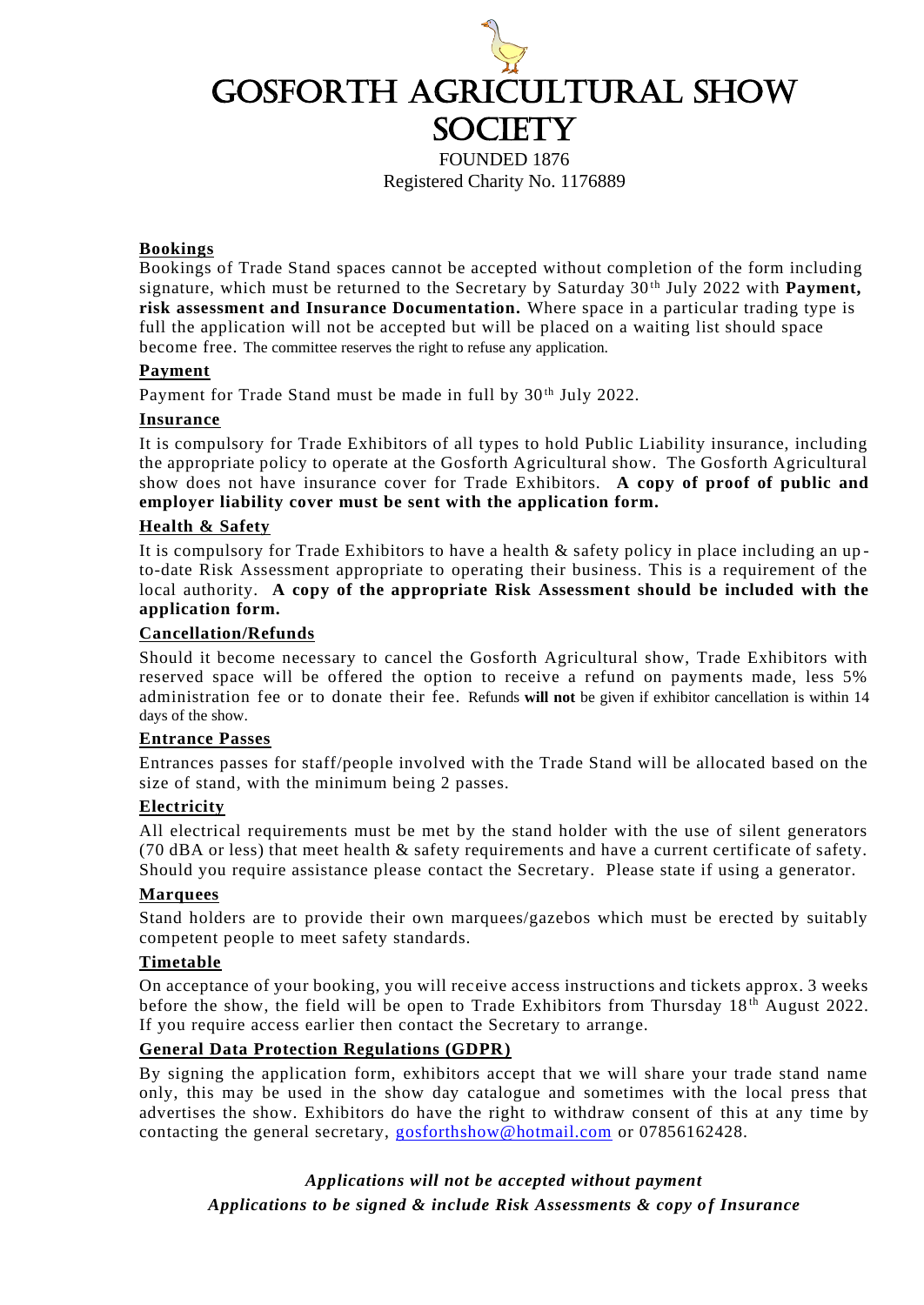

Registered Charity No. 1176889

# **RISK ASSESSMENT FORM**

Using the guidelines shown below please consider what risks there are to those building up Trade Stands and to members of the public during the show. Outline the steps you propose to take to minimise those risks in the table overleaf. Please copy this page if more space is required. If in your opinion there are no risks, please print **NO RISKS** and return the form.

# **NO APPLICATION WILL BE CONSIDERED WITHOUT A COMPLETED RISK ASSESSMENT FORM AND FIRE RISK ASSESSMENT FORM**

| Hazard                                                                                                                                                                         | Who Might be harmed?                                                                                                                        | Is more needed to<br>control the risk?                                                                             |
|--------------------------------------------------------------------------------------------------------------------------------------------------------------------------------|---------------------------------------------------------------------------------------------------------------------------------------------|--------------------------------------------------------------------------------------------------------------------|
| Look only for hazards, which you could reasonably<br>expect to result in significant harm under the<br>conditions in your workplace. Use the following<br>examples as a guide. | There is no need to list individuals<br>by name $-$ just think about groups<br>of people doing similar work -<br>who may be affected, e.g., | For the hazards listed, do the<br>precautions already taken                                                        |
| Slipping/tripping hazards<br>Chemicals (e.g., battery acid)<br>Moving parts of machinery                                                                                       | <b>Office Staff</b><br>Maintenance Personnel<br>Contractors                                                                                 | Meet the standards set by a legal<br>$\star$<br>requirement?<br>Comply with a recognised industry<br>$\ast$        |
| (e.g., Blades)                                                                                                                                                                 | People sharing your work place                                                                                                              | standard?                                                                                                          |
| Work at height<br>Pressure systems                                                                                                                                             | Operators<br>Cleaners                                                                                                                       | Represent good practice?<br>$\ast$                                                                                 |
| Vehicles (e.g., fork-lift trucks)                                                                                                                                              | Members of the public                                                                                                                       | Represent risk as far as reasonably<br>$\ast$<br>practicable?                                                      |
| Electricity<br>Dust (e.g., from grinding)<br>Fumes (e.g., from vehicle engines)                                                                                                | Pay particular attention<br>to:<br>Staff with disabilities                                                                                  | Have you provided:<br>Adequate information, instruction<br>$\ast$<br>or training?                                  |
| Manual handling<br>Noise                                                                                                                                                       | <b>Visitors</b><br>Inexperienced staff                                                                                                      | Adequate systems or procedures?<br>$\ast$                                                                          |
| Livestock on stand<br>Lifting operation                                                                                                                                        | Lone workers $-$ they may be more<br>vulnerable.                                                                                            | If so, then the risks are adequately<br>controlled, but you need to indicate the<br>precautions you have in place. |
|                                                                                                                                                                                |                                                                                                                                             | Where the risk is not adequately<br>controlled, indicate what more you need<br>to do (the 'action list').          |
| Fire hazard e.g. combustible materials (rubbish,<br>flammable substances, LPG etc) and ignition<br>sources (flames, smoking etc)                                               | As above.                                                                                                                                   | Means of escape; fire detection and<br>$\star$<br>alarms. Firefighting equipment and<br>fire evacuation plan.      |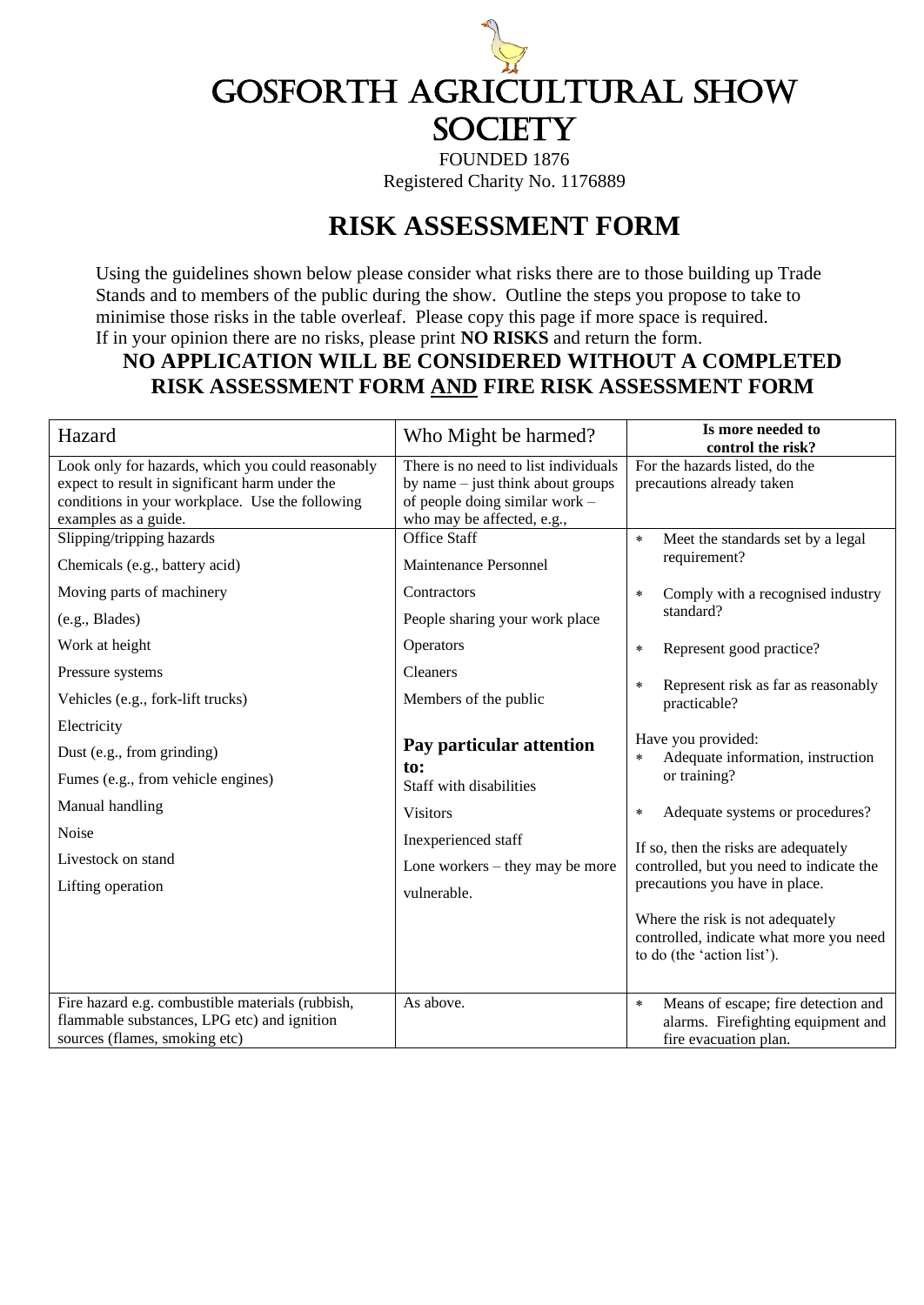

# **RISK ASSESSMENT FORM**

Please complete in BLOCK CAPITALS & return (Please photocopy more sheets if you need to)

| What are the hazards?      | Who might be harmed and how?                                                           | What are you already doing to minimise the Risk?                                                                                                                                             | Do you need to do anything else to manage this risk?                                                                       |
|----------------------------|----------------------------------------------------------------------------------------|----------------------------------------------------------------------------------------------------------------------------------------------------------------------------------------------|----------------------------------------------------------------------------------------------------------------------------|
| Example<br>Slips and trips | Staff and visitors may be injured if<br>they trip over objects or slip-on<br>spillages | lit including stairs. There are no trailing leads or cables.<br>Staff keep work areas clear, e.g., no boxes left in walkways,<br>deliveries stored immediately, offices cleaned each evening | We carry out general good housekeeping. All areas are well Better housekeeping is needed in staff kitchen, e.g., on spills |
|                            |                                                                                        |                                                                                                                                                                                              |                                                                                                                            |
|                            |                                                                                        |                                                                                                                                                                                              |                                                                                                                            |
|                            |                                                                                        |                                                                                                                                                                                              |                                                                                                                            |
|                            |                                                                                        |                                                                                                                                                                                              |                                                                                                                            |
|                            |                                                                                        |                                                                                                                                                                                              |                                                                                                                            |

### **DO ALL ELECTRICAL APPLIANCES YOU MAY BE USING HAVE A CURRENT P.A.T. CERTIFICATE? YES / NO (***delete as appropriate)*

Trustees: Mr J Park (Chair), Mr F Gate (Vice Chair), Mrs L Strand (Treasurer), Mr B Norman, Mrs M Pratt, Mr C Fawcett, Mr A Sibbald, Mr J Nichol